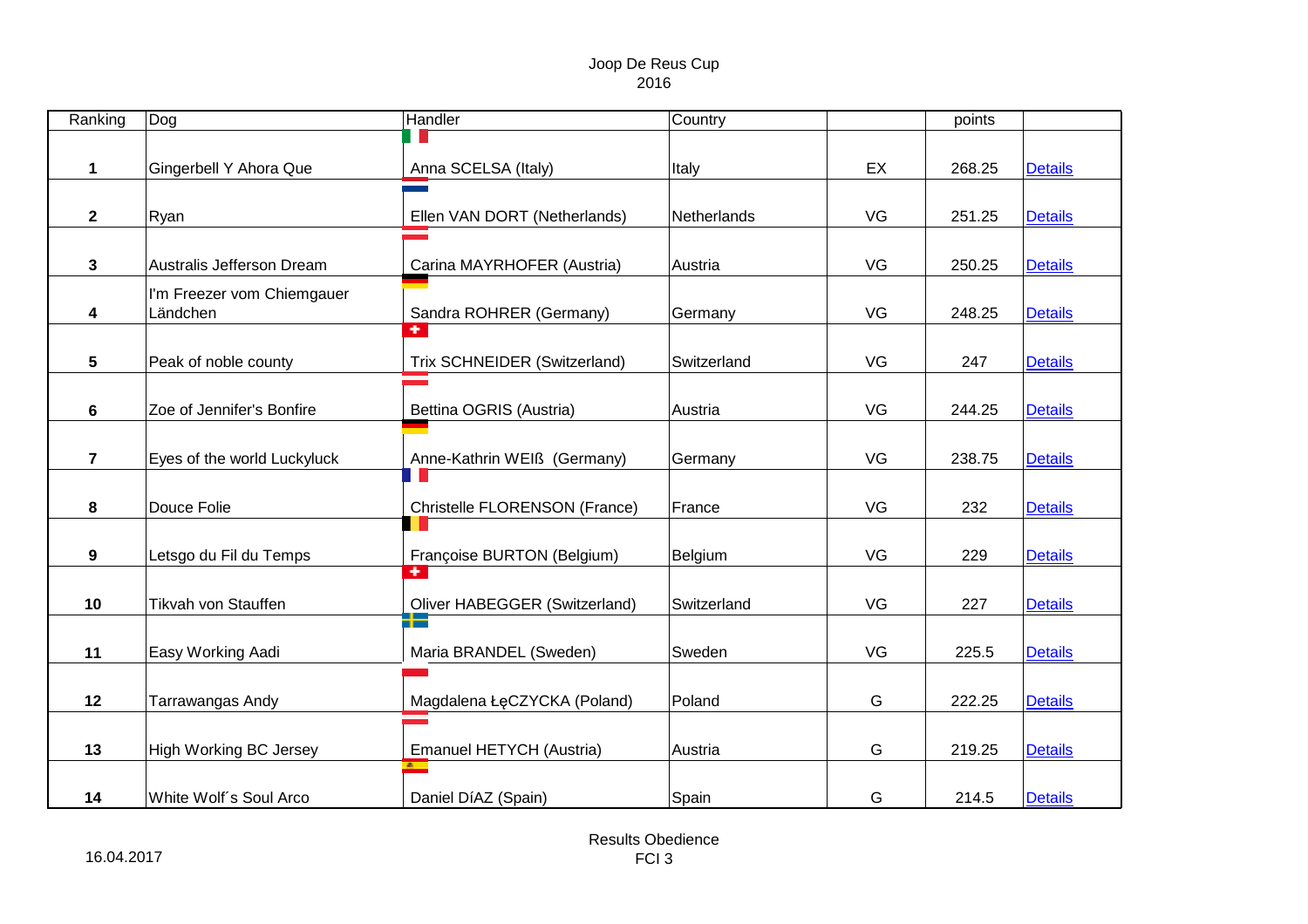| 15 | <b>Trixi Gulden Land</b>          | Doris RAFFAELLI (Italy)     | Italy   | G | 213.75 | <b>Details</b> |
|----|-----------------------------------|-----------------------------|---------|---|--------|----------------|
|    |                                   | Rita BLANCHARD-             |         |   |        |                |
| 16 | Edjay de la Bergerie de Morgane   | MOINDRE (France)            | France  | G | 210.75 | <b>Details</b> |
|    |                                   |                             |         |   |        |                |
| 17 | Galack des Ducs de Bar            | Valérie VACON (France)      | France  | G | 208.75 | <b>Details</b> |
|    |                                   |                             |         |   |        |                |
| 18 | Border's Blackpearl British Joker | Heike RUSCH (Germany)       | Germany | G | 208    | <b>Details</b> |
|    |                                   |                             |         |   |        |                |
| 19 | Freddy                            | Elisabetta CONTARDI (Italy) | Italy   | G | 206.75 | <b>Details</b> |
|    |                                   |                             |         |   |        |                |
| 20 | Trust your heart be my Roy        | Renate TRIBUS (Italy)       | Italy   | G | 205    | <b>Details</b> |
|    |                                   |                             |         |   |        |                |
| 21 | Jessy (Luna Tales)                | Elke BOXOEN (Belgium)       | Belgium | G | 202.25 | <b>Details</b> |
|    |                                   | $\overline{\phantom{a}}$    |         |   |        |                |
| 22 | Welsh RiverDee That's My Boy      | Daniel DíAZ (Spain)         | Spain   | G | 200.75 | <b>Details</b> |
|    |                                   |                             |         |   |        |                |
| 23 | Hever                             | Lysiane CARPENTIER (France) | France  | G | 200.25 | <b>Details</b> |
|    |                                   |                             |         |   |        |                |
| 24 | Inwë Des Ducs De Bar              | Mickael BELLEGUIC (France)  | France  |   | 187.75 | <b>Details</b> |
|    |                                   |                             |         |   |        |                |
| 25 | Filou vom aacher Schauinsland     | Lea Annika NOTTER (Germany) | Germany |   | 185.5  | <b>Details</b> |
|    |                                   |                             |         |   |        |                |
| 26 | Highlander de la Plaine des Geais | Tino CARRASCO (France)      | France  |   | 184.75 | <b>Details</b> |
|    |                                   |                             |         |   |        |                |
| 27 | Nancy Blue vom Blankenhorn        | Jutta RöSSLER (Germany)     | Germany |   | 179    | <b>Details</b> |
|    |                                   | H                           |         |   |        |                |
| 28 | Fisty des Bergers du Fastiolos    | Cécile DOLIBOIS (France)    | France  |   | 178    | <b>Details</b> |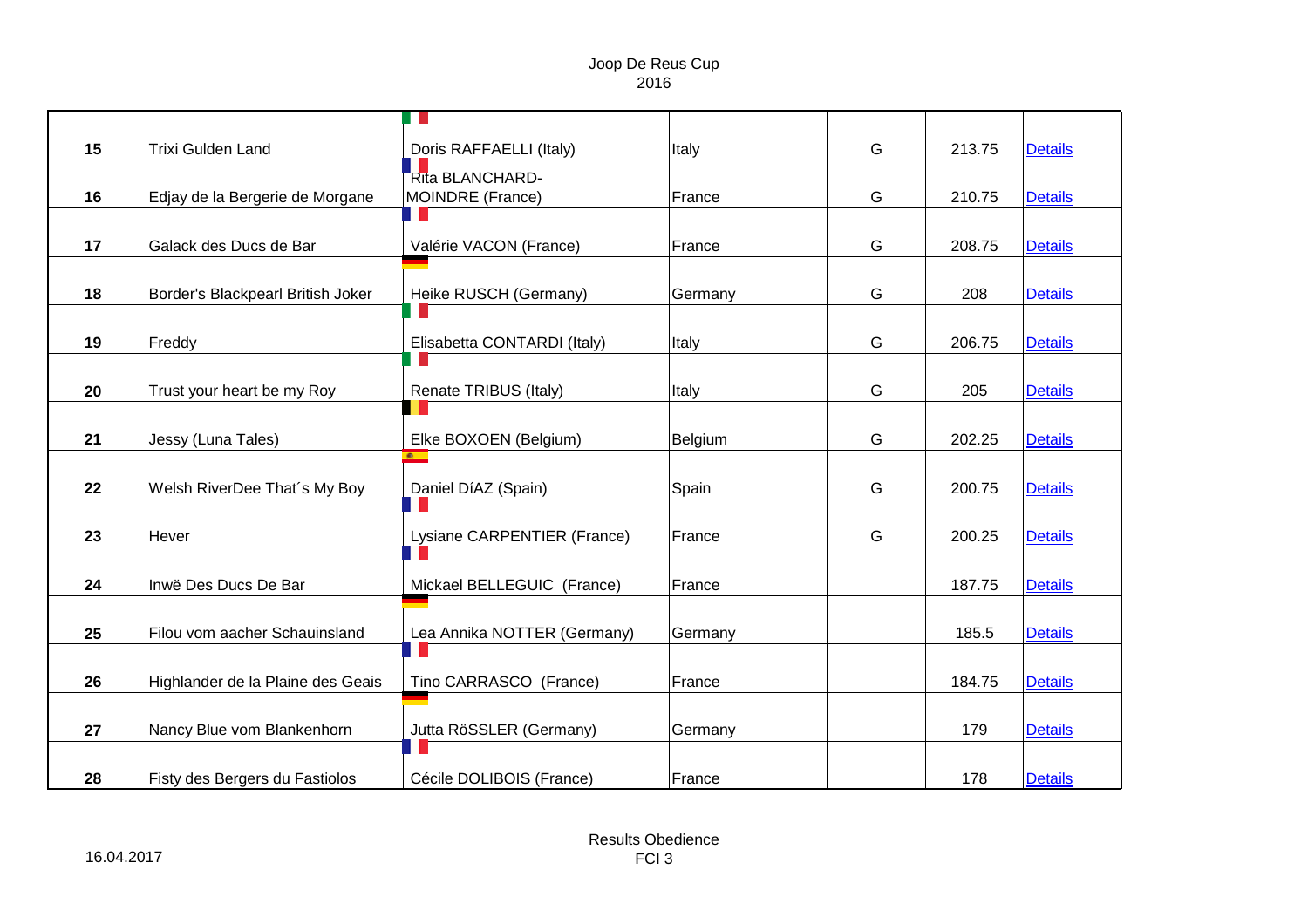| 29 | Stockman's Trust Billy           | Regina HERRMANN (Germany)    | Germany     | 169    | <b>Details</b> |
|----|----------------------------------|------------------------------|-------------|--------|----------------|
|    |                                  |                              |             |        |                |
| 30 | Hrox'star in the Name of Love    | Cécile DOLIBOIS (France)     | France      | 167.25 | <b>Details</b> |
|    |                                  |                              |             |        |                |
| 31 | Cartouche                        | Jean-Paul CORNILLOU (France) | France      | 164.5  | <b>Details</b> |
|    |                                  |                              |             |        |                |
| 32 | Enouck                           | Roberto FROM (Belgium)       | Belgium     | 148    | <b>Details</b> |
|    |                                  |                              |             |        |                |
| 33 | Gallys de la cité des loups gris | Anne LESUR (France)          | France      | 144.25 | <b>Details</b> |
|    |                                  |                              |             |        |                |
| 34 | Kwincy                           | Nathalie KIEFFER (Belgium)   | Belgium     | 141.75 | <b>Details</b> |
|    |                                  |                              |             |        |                |
| 35 | <b>Tending Xplorer</b>           | Silvia CACCIATORE (Italy)    | Italy       | 138.25 | <b>Details</b> |
|    | Outback-workaholic's Jackadgery  |                              |             |        |                |
| 36 | smart Coudy                      | Sabine KORN (Germany)        | Germany     | 136.25 | <b>Details</b> |
|    |                                  |                              |             |        |                |
| 37 | Hatos du Boxitan                 | Marjorie RUSSO (France)      | France      | 133.5  | <b>Details</b> |
|    |                                  |                              |             |        |                |
| 38 | Geisha du Pays des Songes        | Roland ECKER (Austria)       | Austria     | 124.25 | <b>Details</b> |
|    |                                  | Rita BLANCHARD-              |             |        |                |
| 39 | Henjoy de la Bergerie de Morgane | <b>MOINDRE (France)</b>      | France      | 120.25 | <b>Details</b> |
|    |                                  | a ka                         |             |        |                |
| 40 | Gucci Of Blck Mystic River       | Jean-noël FAVRE (France)     | France      | 114.75 | <b>Details</b> |
|    |                                  |                              |             |        |                |
| 41 | Dory Princess Ynis Avalach       | Gerlinde DOBLER (Germany)    | Germany     | 114.75 | <b>Details</b> |
|    |                                  | $\bullet$                    |             |        |                |
| 42 | Lego Dumf and Galwy              | Trix SCHNEIDER (Switzerland) | Switzerland | 113.25 | <b>Details</b> |